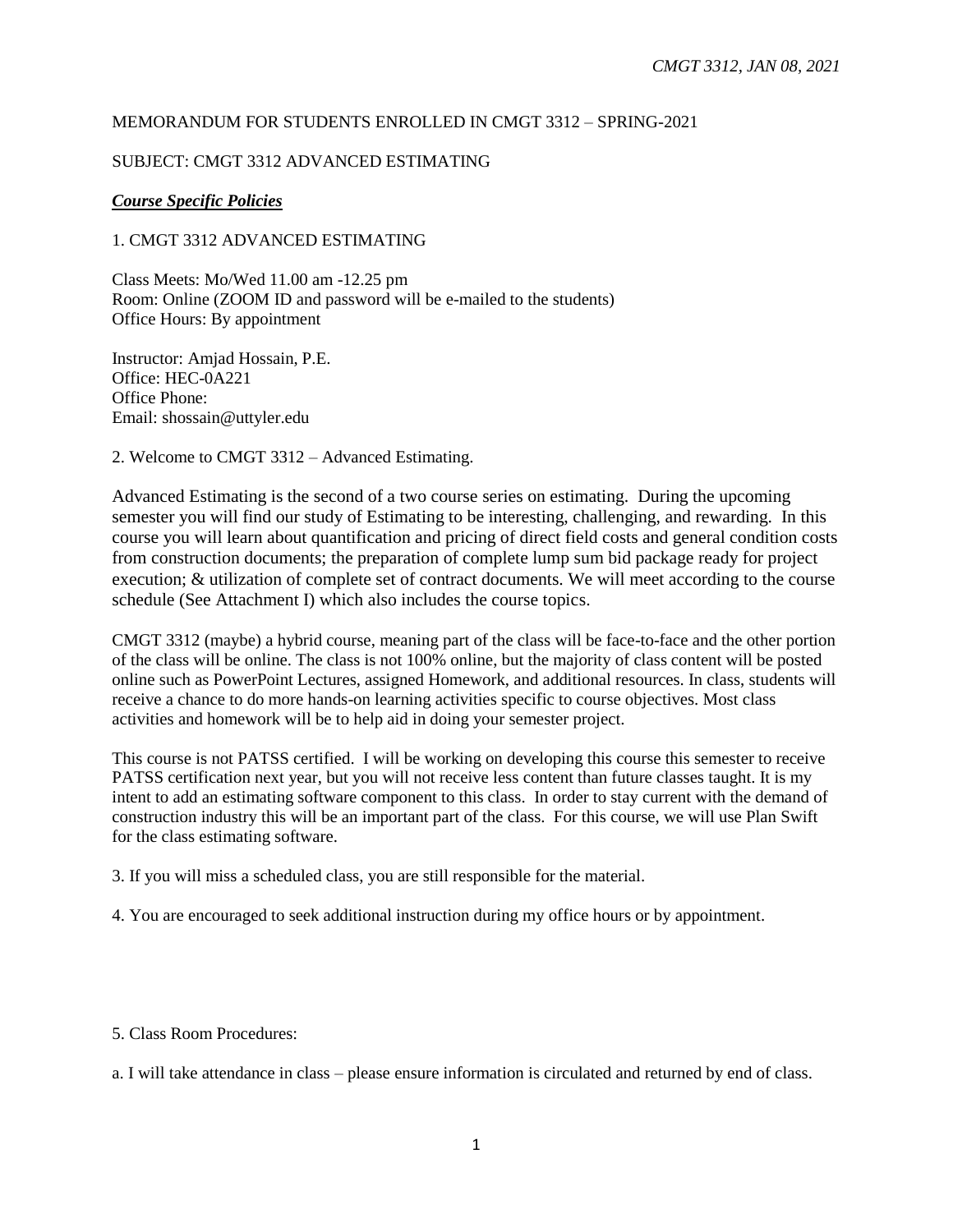b. Bring study notes, textbook, note-taking material, and calculator to every class. You may not borrow or exchange calculators during graded events. If your calculator fails during a graded exercise, I am not responsible to furnish a substitute. Class preparation is your individual responsibility. Please refer to Calculator Policy below.

### c. Textbooks:

### Pratt, David. *Fundamentals of Construction Estimating,* 3rd edition, 2011, ISBN 978-81-315-1868-7.

d. Quizzes: There (may be) reading quizzes throughout the semester. These quizzes are not meant to be tricky, but rather to encourage each of you to read the required assignment and reward those who do. Please take the time to do the **practice quizzes** provided by instructor in class. At the end of each module online there will be a quiz. The quizzes are graded. The best way to do the quizzes is to (1) read assigned chapter for the week; (2) take the practice quiz; (3) listen to the PowerPoint for the module reviewing; and (4) take the quiz online at the end of the module. The online quizzes are for a grade, but it should not be an issue if you follow the steps provided. The quizzes will help you with exams in the class and a good study aid.

Pop Quizzes: Throughout the semester, you (may) receive a pop quiz if the instructor feels as though it is needed to help students prepare for class. Most in class quizzes will be announced or mentioned by the instructor. But it is the student's responsibility to prepare for all classes. Pop Quizzes are not included in the final grade information below. As of now there will not be any pop quizzes, but if needed the pop quizzes will be added to professional grade in the class.

#### 6. Canvas Information

a. Course material will be posted on Canvas. Canvas enrollment is now automatic with course registration, but you should ensure that you can access the class Blackboard page.

b. I may also on occasion email homework tips or points of clarification that are made aware to me outside of class. All email correspondence will take place through the Canvas system, and therefore using your Patriot email accounts; so check your Patriot email account **daily.**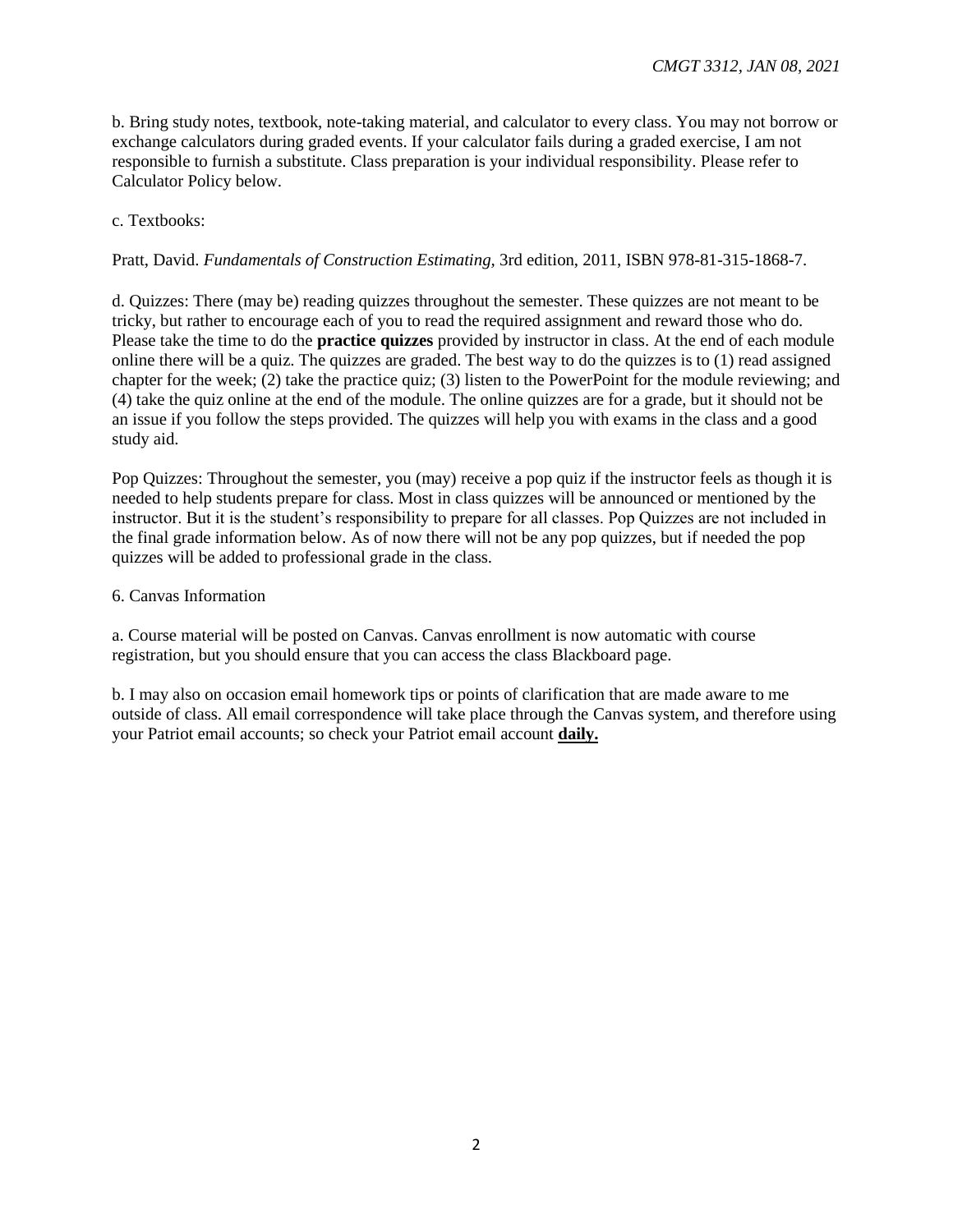### 7. Exams and Grading:

### **a. Course Points**

| <b>Total Points</b>      | $100\%$ |
|--------------------------|---------|
| Activities               |         |
| Professional Grade/Class | 10%     |
| <b>Final Examination</b> | 30%     |
| Semester Project         | 25%     |
| Homeworks                | 10%     |
| Midterm Exam             | 25%     |

### **Grade Scale**:

| $A+$         | 96.67%     | 1933   |
|--------------|------------|--------|
| A            | 93.33%     | 1866   |
| $A -$        | 90.00%     | 1800   |
| $B+$         | 86.67%     | 1733   |
| B            | 83.33%     | 1666   |
| $B -$        | 80.00%     | 1600   |
| $C+$         | 76.67%     | 1533   |
| $\mathsf{C}$ | 73.33%     | 1466   |
| $C-$         | 70.00%     | 1400   |
| D            | 65.00%     | 1300   |
| F            | $<$ 65.00% | < 1300 |

Standard DEPARTMENT cutoffs for your personal growth are shown above. UNIVERSITY GRADE BREAKS WILL BE USED IN FINAL GRADE POSTING.

If you earn a cumulative average of less than 65% on all exams, or if you fail to earn at least 50% on the final exam you may fail the course, regardless of your course grade. Of course, final grades are only A, B, C, D, F. Therefore, a C- is a C for a final grade. The distribution shown above is to graphically remind you of how well you are doing.

b. Section Exams and Final Exam:

1) The dates for all exams are included in the course schedule. Official reasons for missing an exam are outlined in the UT Student Handbook. You are required to take a make-up Exam, regardless of your reason for missing the scheduled Exam. Report any conflict to me as soon as possible prior to the Exam.

2) The **section exams and final exam** are **closed book.** You can use a **TI-30 calculator**.

3) Use the restroom prior to coming to class to take an exam! Suspicious restroom breaks in the middle of an exam are not acceptable.

4) **Solutions to exams will not be posted on Blackboard**, but you may stop by office and see exam solutions.

c. Calculator Policy: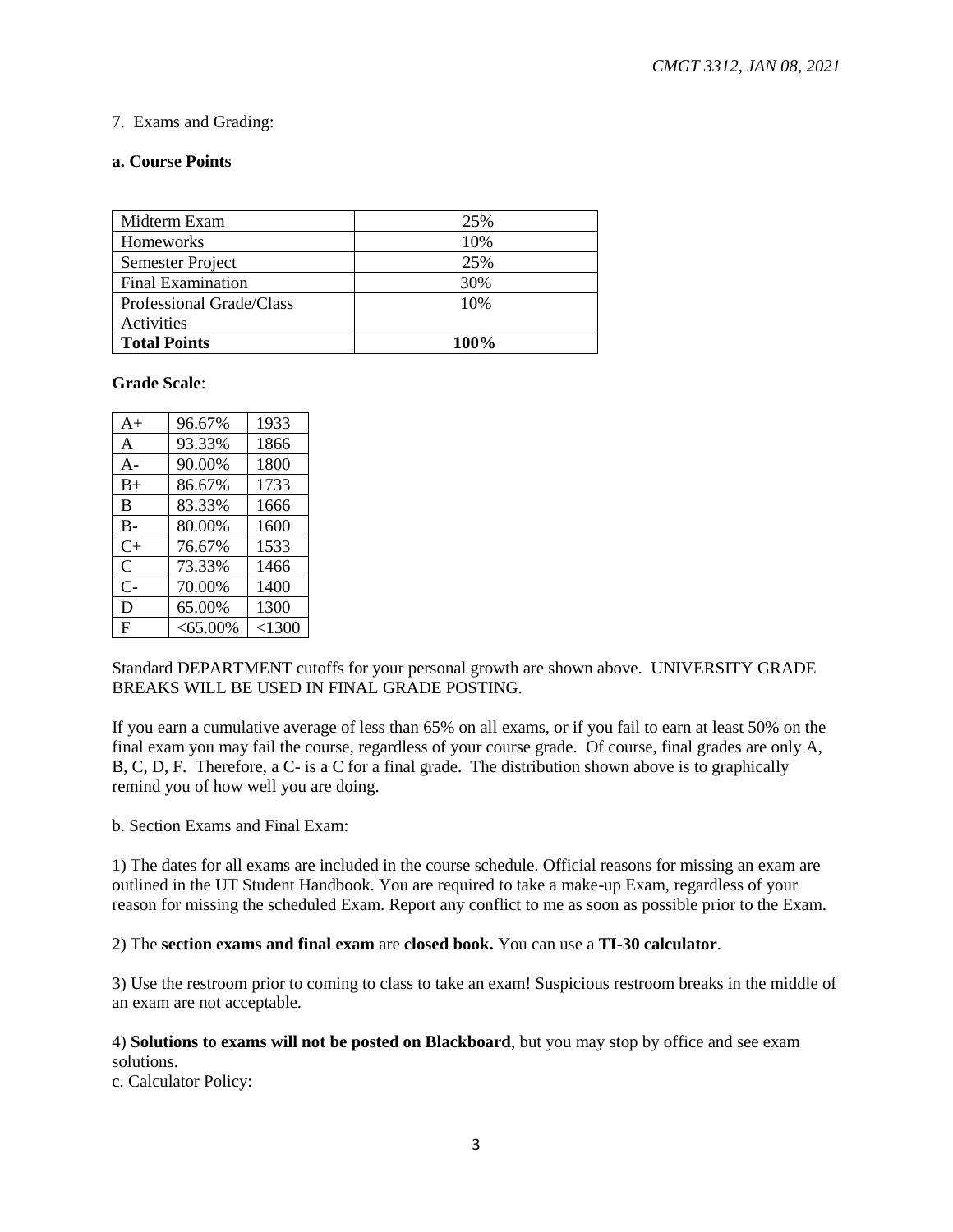Only NCEES approved calculators will be permitted during tests. Your test will be collected and grade will be a zero if you are caught using a non-approved calculator.

d. Laptops/PDAs/MP3 players/Cell Phones or other electronic devices: The use of any electronic device, except an approved calculator, **is not permitted during exams**. Your exam will be collected and your grade will be a zero if you are caught using a non-approved electronic device. The use of phones and MP3 players is not permitted during lessons.

e. Collection of Student Work: Throughout the semester I will collect student work (best, average, and worst) for the ABET course and outcomes notebooks. This will require me to make a copy of your work, keep your original and return a copy of the graded work to you. I will not draw attention as to what level of work you accomplished.

f. Embedded indicators of accomplishment of program outcomes: At times throughout the semester, portions of student work will be analyzed to determine if our program is accomplishing stated program outcomes based on established metrics. **If your work is below the minimum established metric, the instructor may ask for you to repeat the assignment for a better grade. If you do not make an effort to improve your grade, this will reflect upon your professional grade in the class.** 

8. Homework:

**HOMEWORK FORMAT**: The production of a neat, organized, high-quality homework assignment cannot be overestimated nor can its importance to your course grade be overstated. A homework assignment should be something you are proud of and not something hastily "slapped together". Toward this end, considerable emphasis will be placed on not only getting the correct answer but also on how the solution is presented.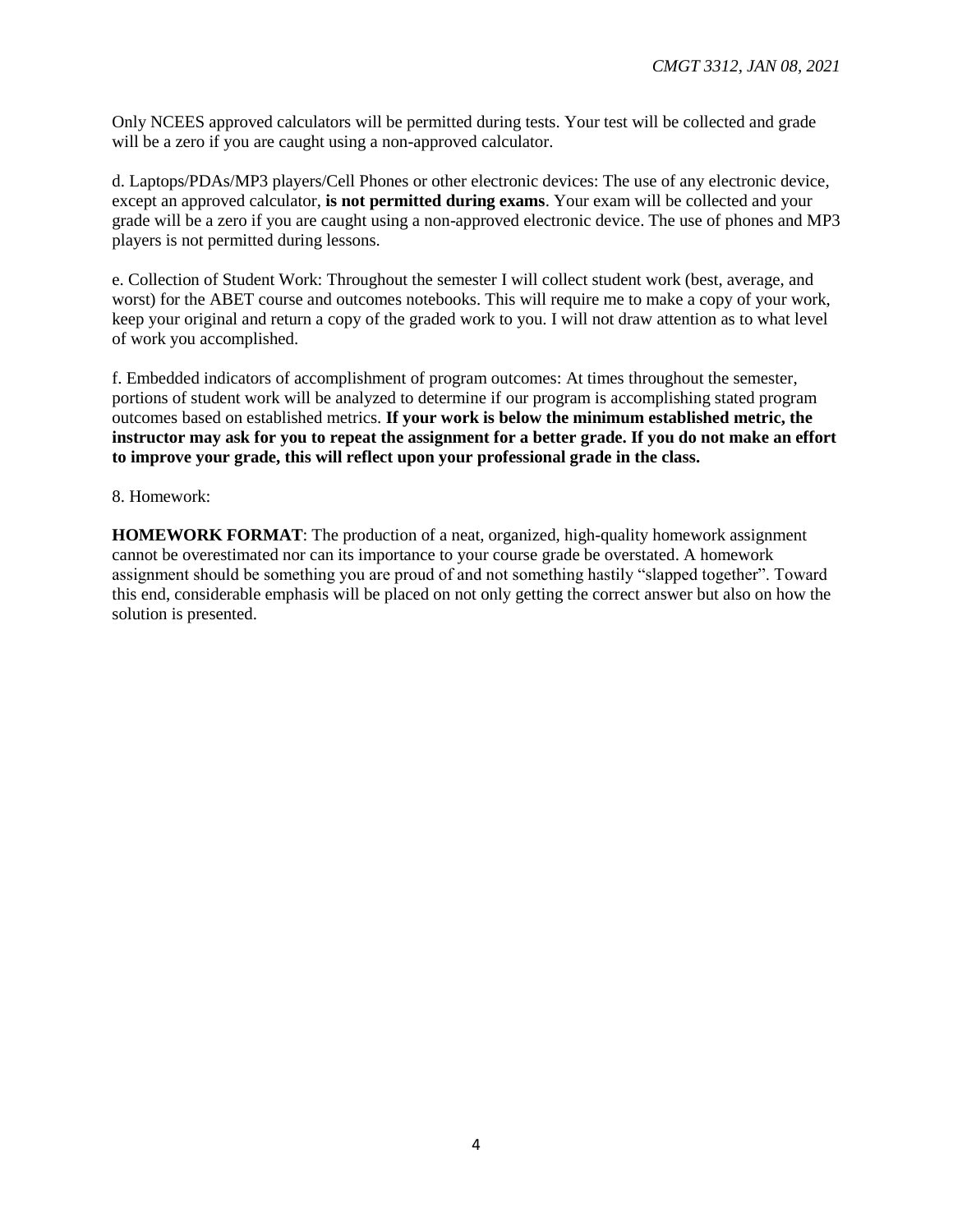### **Please turn all your work in with a cover sheet. It should look as follows:**

**Name (Team Name) Homework # CMGT 3312 Advanced Estimating The University of Texas at Tyler Department of Construction Management Due Date**

**Please center information for the cover page!** 

**All homework is mandatory** and **becomes part of your grade. All homework should be turned in at the beginning of class and not online, unless otherwise specified.** There will be a class folder to turn in your homework. Failure to submit any required homework **will result in an incomplete.** As a construction manager your goal is to make a clear, logical, and professional presentation of your work, which is both accurate and correct. As such both your presentation and the accuracy of your work are important, and both will be graded. It is critical that you show all of your work and leave "footprints" so that it can be easily followed.

a. Papers/Problem Sets:

1) **Use Engineer paper foe assignments or full-page printouts Word, Excel, or Powerpoint.** You may neatly tape or glue short computer printouts onto Engineer paper at the appropriate place in the logical flow of the problem. Only use one side of a page. Clearly present **a brief problem statement and a sketch** with your solution. Clearly and concisely explain each **step. If you are writing out a paragraph or more, you must type it**. Always follow grading rubric for paper assignments.

2) **Late Submissions.** It is a basic principle of professionalism that **"Professionals are not late."** A "COORDINATED LATE" submission occurs when you will miss the deadline for a graded homework assignment and you contact me in advance. Notification immediately before the submission will not suffice. Deductions to your assignment grade for late submissions will be given as follows:

- 1. 0-24 hours late a deduction of 25% of the earned grade
- 2. 24-48 hours late a deduction of 50% of the earned grade

3. More than 48 hours late No credit. **Assignments must still be submitted.**

Obviously there are circumstances that can occur that make a timely submission impossible and I will work with you when and if they occur. *I will not play the game of having a stack of incomplete homework assignments turned in on the last day of class. Late assignments should still be submitted within a week unless you coordinate otherwise with me. Habitually late homework WILL have a significant negative impact on your professional practice grade!* 

b. Assigned readings: Doing the assigned reading prior to class will help you to understand the material presented during the instruction and will fill in gaps for things we do not cover (*I will not cover everything*). It will also make you more familiar with terms and concepts to be covered. Reading the assignment prior to attending class will enhance your ability to learn!

9. **There is only one extra credit**: It is to attend senior presentation day on April 25, 2017; Tuesday. The department has decided to make this a mandatory attendance as it is a part of the tradition for our program we are building for seniors.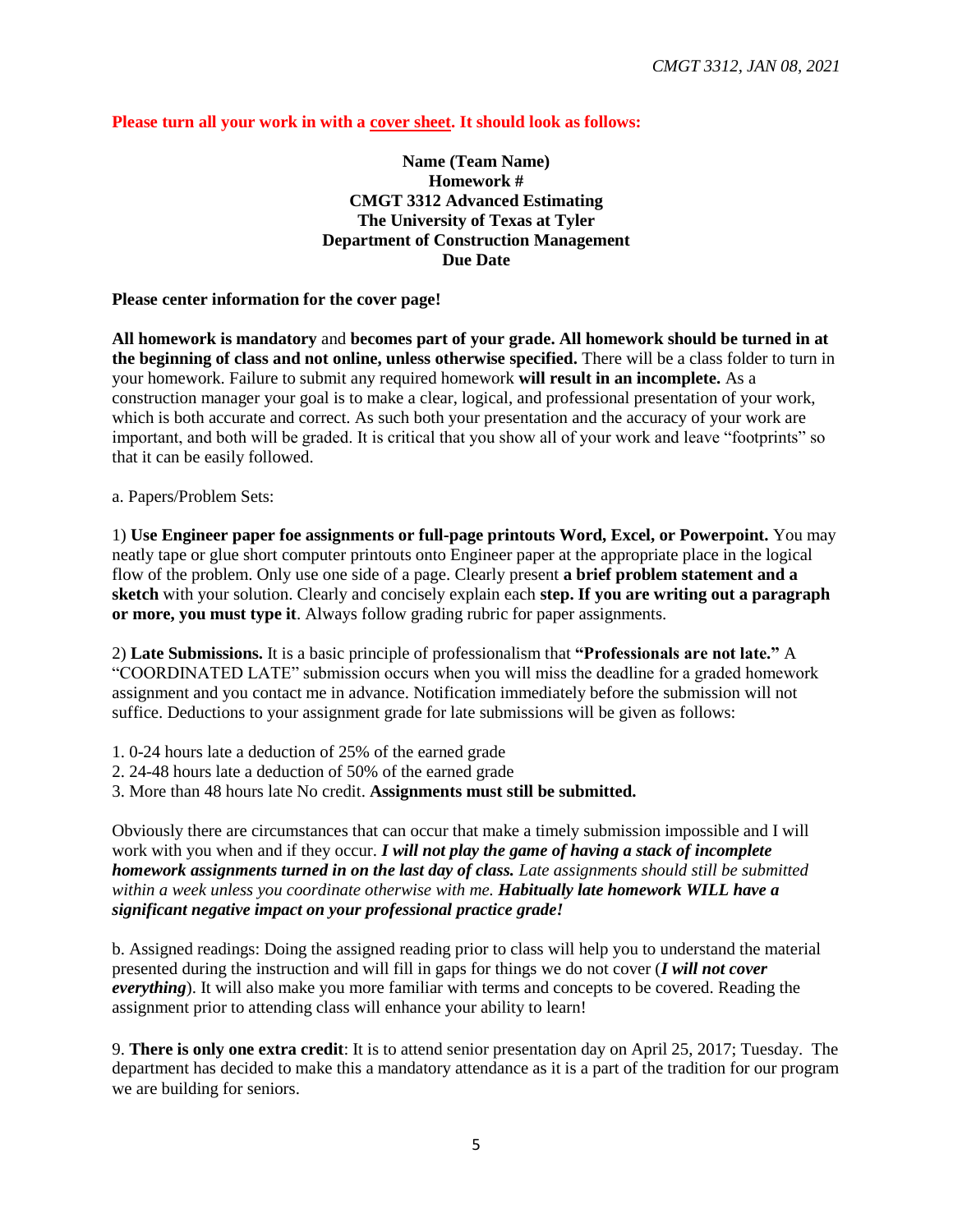10. **Professional Practice**. During this semester, a portion of your grade in this course (10%) will be derived from a level of professional practice expectations. These expectations include a professional demeanor and work ethic (attitude), consistent daily preparation (assignment reading, appropriate materials brought to class, homework completed on time, etc.), commitment to learning and fulfilling obligations (attendance, on time), and being engaged in class activities (participation).

11. **Academic Dishonesty**: Representation of other's work as your own will not be tolerated. Cheating on examinations, quizzes, and homework and the false representation of work will be interpreted as academic dishonesty. Academic dishonesty will be subject to disciplinary actions as outlined by the UT Tyler Student Guide on Conduct and Discipline.

### 12. **Semester Project Outline- (See Attachment 4).**

### 13. *University Policies*

### **Students Rights and Responsibilities**

To know and understand the policies that affect your rights and responsibilities as a student at UT Tyler, please follow this link: http://www2.uttyler.edu/wellness/rightsresponsibilities.php

# **Grade Replacement/Forgiveness and Census Date Policies**

Students repeating a course for grade forgiveness (grade replacement) must file a Grade Replacement Contract with the Enrollment Services Center (ADM 230) on or before the Census Date of the semester in which the course will be repeated. Grade Replacement Contracts are available in the Enrollment Services Center or at http://www.uttyler.edu/registrar. Each semester's Census Date can be found on the Contract itself, on the Academic Calendar, or in the information pamphlets published each semester by the Office of the Registrar.

Failure to file a Grade Replacement Contract will result in both the original and repeated grade being used to calculate your overall grade point average. Undergraduates are eligible to exercise grade replacement for only three course repeats during their career at UT Tyler; graduates are eligible for two grade replacements. Full policy details are printed on each Grade Replacement Contract.

The Census Date is the deadline for many forms and enrollment actions that students need to be aware of. These include:

- $\Box$  Submitting Grade Replacement Contracts, Transient Forms, requests to withhold directory information, approvals for taking courses as Audit, Pass/Fail or Credit/No Credit.
- $\Box$  Receiving 100% refunds for partial withdrawals. (There is no refund for these after the Census Date)
- $\Box$  Schedule adjustments (section changes, adding a new class, dropping without a "W" grade)
- $\Box$  Being reinstated or re-enrolled in classes after being dropped for non-payment
- $\Box$  Completing the process for tuition exemptions or waivers through Financial Aid

### **State-Mandated Course Drop Policy**

Texas law prohibits a student who began college for the first time in Fall 2007 or thereafter from dropping more than six courses during their entire undergraduate career. This includes courses dropped at another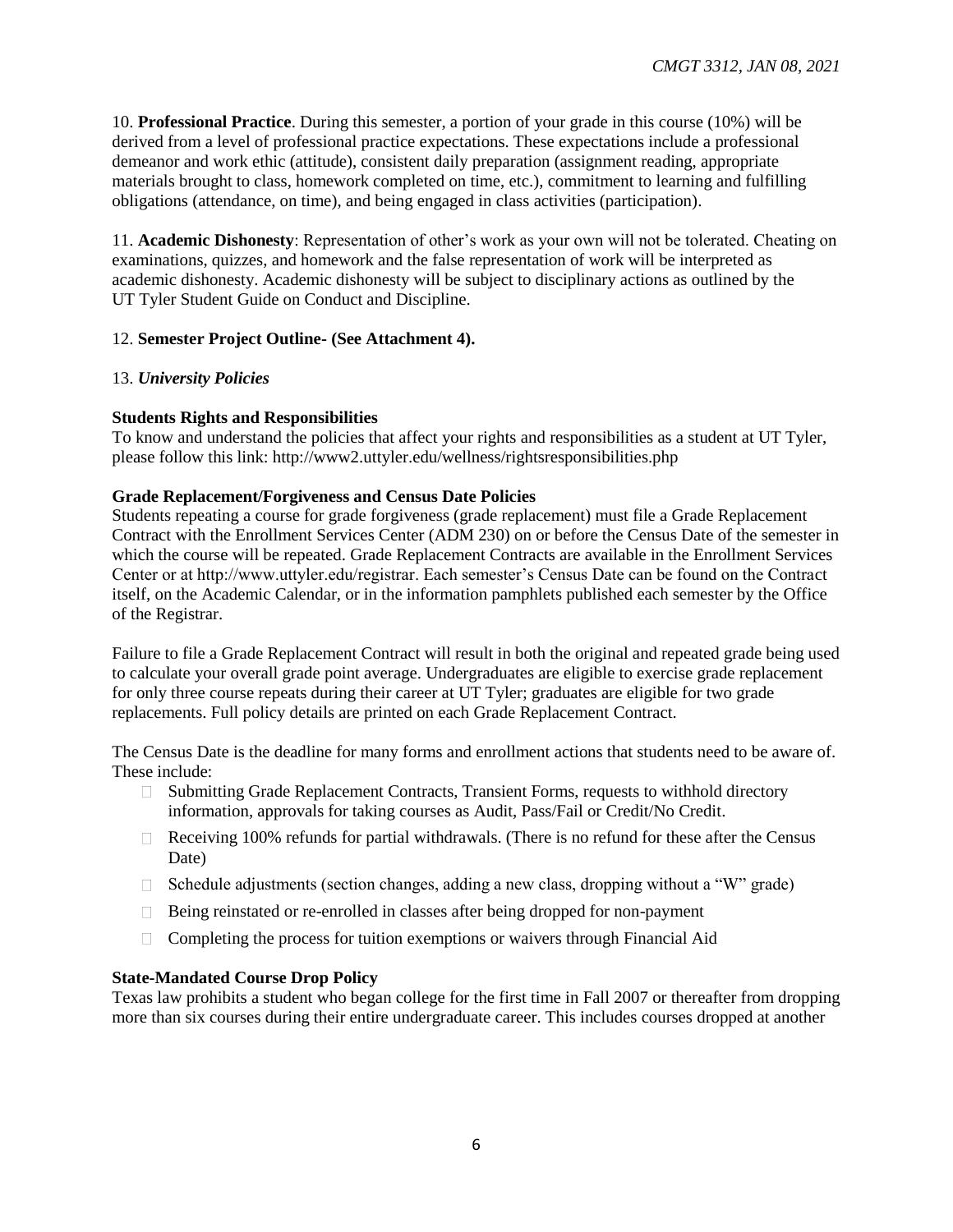2-year or 4-year Texas public college or university. For purposes of this rule, a dropped course is any course that is dropped after the census date (See Academic Calendar for the specific date). Exceptions to the 6-drop rule may be found in the catalog. Petitions for exemptions must be submitted to the Enrollment Services Center and must be accompanied by documentation of the extenuating circumstance. Please contact the Enrollment Services Center if you have any questions.

### **Disability/Accessibility Services:**

In accordance with Section 504 of the Rehabilitation Act, Americans with Disabilities Act (ADA) and the ADA Amendments Act (ADAAA) the University of Tyler at Texas offers accommodations to students with learning, physical and/or psychological disabilities. If you have a disability, including non-visible a diagnosis such as a learning disorder, chronic illness, TBI, PTSD, ADHD, or you have a history of modifications or accommodations in a previous educational environment, you are encouraged to visit <https://hood.accessiblelearning.com/UTTyler> and fill out the New Student application. The **Student Accessibility and Resources** (SAR) office will contact you when your application has been submitted and an appointment with an Accessibility Case Manager. For more information, including filling out an application for services, please visit the SAR webpage at [http://www.uttyler.edu/disabilityservices,](http://www.uttyler.edu/disabilityservices) the SAR office located in the University Center, # 3150 or call 903.566.7079.

# **Student Absence due to Religious Observance**

Students who anticipate being absent from class due to a religious observance are requested to inform the instructor of such absences by the second class meeting of the semester.

# **Student Absence for University-Sponsored Events and Activities**

If you intend to be absent for a university-sponsored event or activity, you (or the event sponsor) must notify the instructor at least two weeks prior to the date of the planned absence. At that time the instructor will set a date and time when make-up assignments will be completed.

### **Social Security and FERPA Statement:**

It is the policy of The University of Texas at Tyler to protect the confidential nature of social security numbers. The University has changed its computer programming so that all students have an identification number. The electronic transmission of grades (e.g., via e-mail) risks violation of the Family Educational Rights and Privacy Act; grades will not be transmitted electronically.

### **Emergency Exits and Evacuation:**

Everyone is required to exit the building when a fire alarm goes off. Follow your instructor's directions regarding the appropriate exit. If you require assistance during an evacuation, inform your instructor in the first week of class. Do not re-enter the building unless given permission by University Police, Fire department, or Fire Prevention Services.

### **14. Technical Information**

If you experience technical problems or have a technical question about this course, you can obtain assistance by emailing itsupport@patriots.uttyler.edu or call 903.565.5555.

When you email IT Support, be sure to include a complete description of your question or problem including:

- $\Box$  The title and number of the course
- $\Box$  The page in question
- $\Box$  If you get an error message, a description and message number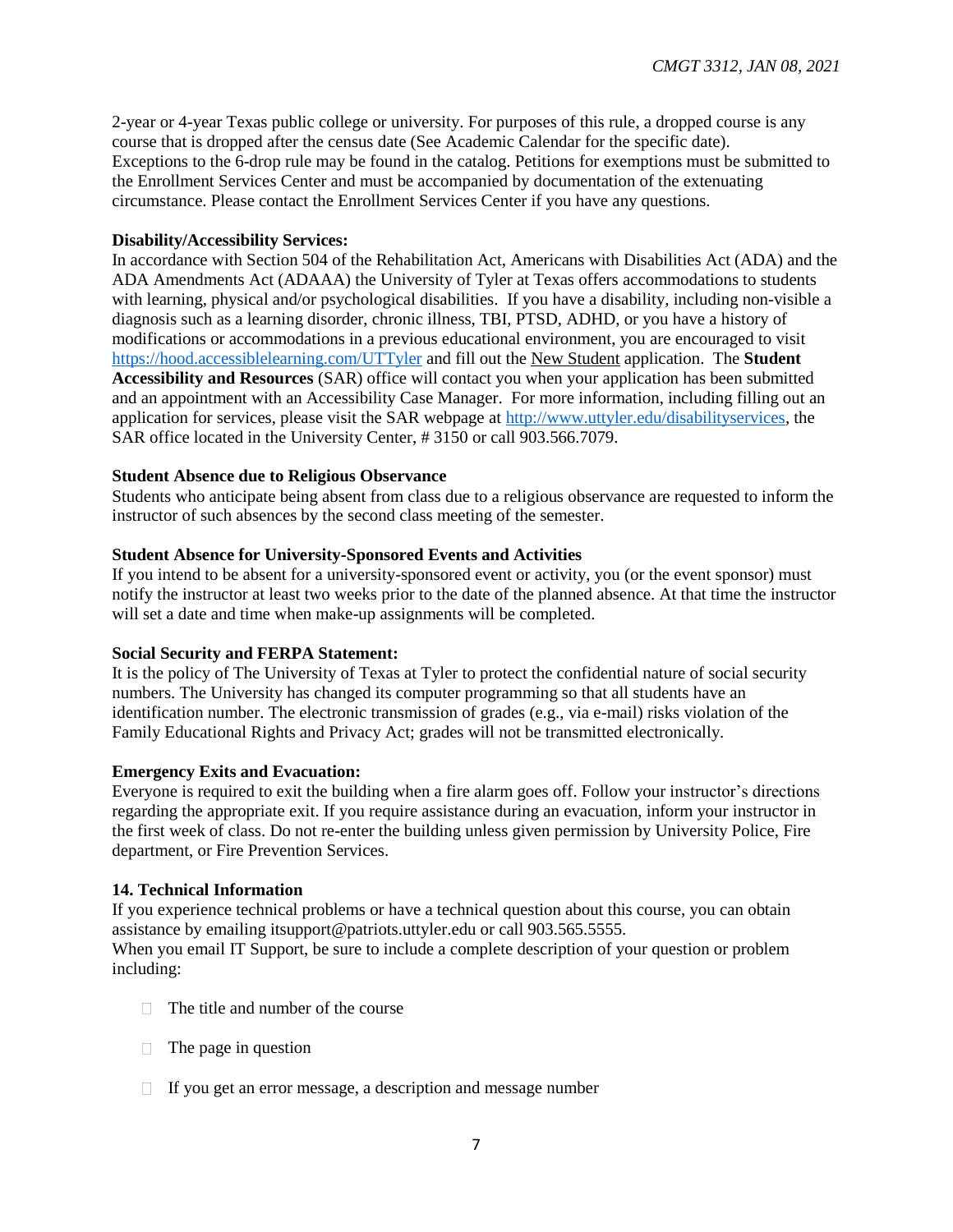What you were doing at the time you got the error message

You may also visit the Help Tab in Blackboard for useful information or check out **On Demand Learning Center for Students** http://ondemand.blackboard.com/students.htm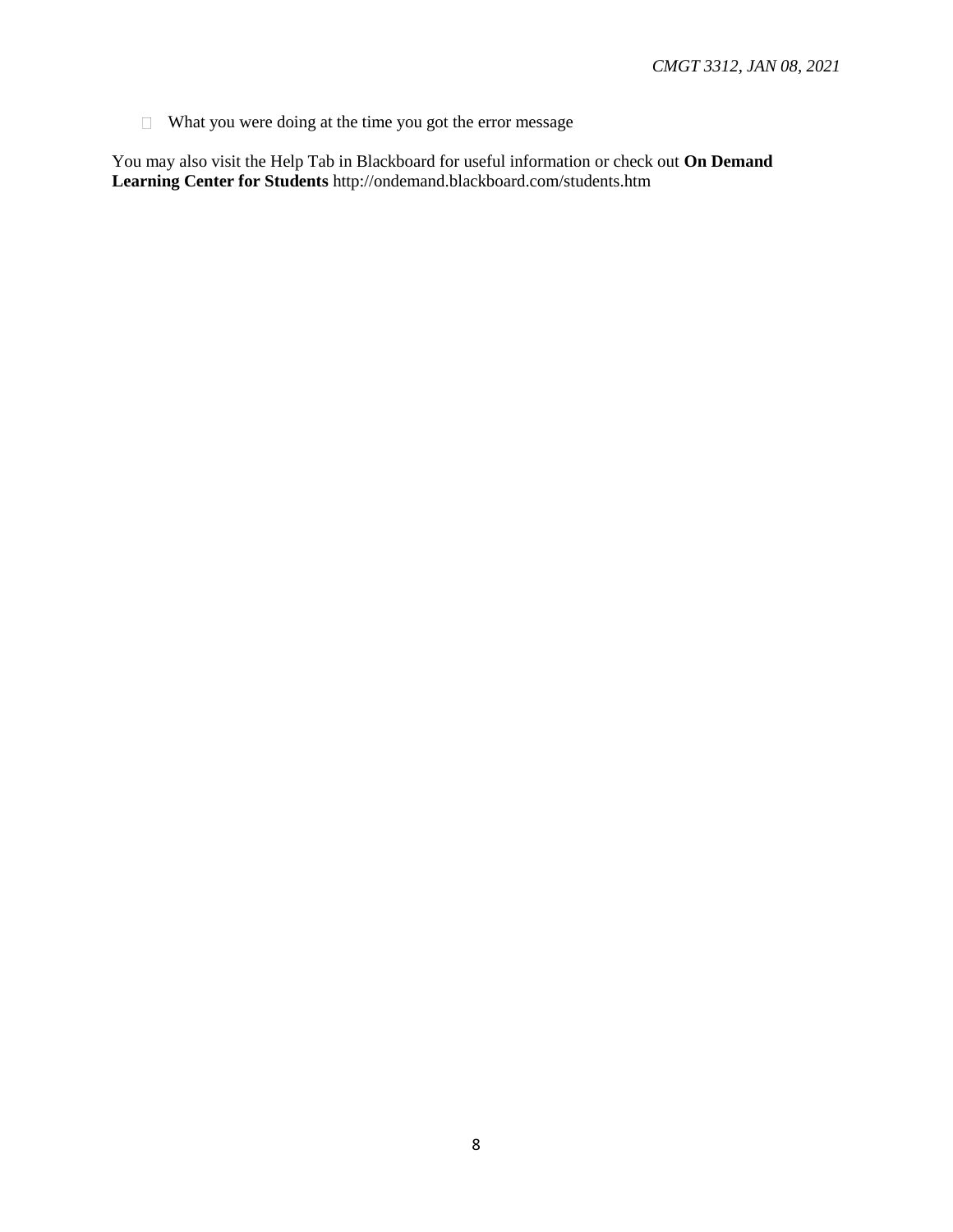# **Plug-ins and Helper Applications**

UT Tyler online courses use Java, JavaScript, browser plug-ins, helper application and cookies. It is essential that you have these elements installed and enabled in your web browser for optimal viewing of the content and functions of your online course. Always ensure that you are using the most update version for the browser you choose to access the online learning content.

**NOTE: Mozilla Firefox** is the recommended browser for Blackboard. (URL: http://www.mozilla.org/en-US/firefox/new/)

**Adobe Reader** allows you to view, save, and print Portable Document Format (PDF) files. (URL: http://get.adobe.com/reader/)

**Java Runtime Environment** (JRE) allows you to use interactive tools on the web. (URL: http://www.java.com/en/download/)

**Adobe Flash Player** allows you to view content created with Flash such as interactive web applications and animations. (URL: http://get.adobe.com/flashplayer/)

**QuickTime** allows users to play back audio and video files. (URL:

http://www.apple.com/quicktime/download/)

**Windows Media Player** allows you to view, listen and download streaming video and audio. (URL: http://windows.microsoft.com/en-US/windows/products/windows-media-player)

**RealPlayer** allows you to view and listen to streaming video and audio. (URL: http://www.real.com/)

### **15. Netiquette Guide**

"Netiquette" is network etiquette, the do's and don'ts of online communication. Netiquette covers both common courtesy online and informal "rules of the road" of cyberspace.

### **16. Help/Support IT**

### **Where to Get Technology Help**

**Phone**: (903) 565-5555 or extension 555 on campus **Email**: itsupport@uttyler.edu

### **17. Communication with Instructor**

The best way to get in touch with the instructor is through email gabel@uttyler.edu. Please allow 24 hours response to your email during the week. If you have a question during the weekend, it may take up to 48 hours, but the instructor will do everything to answer questions immediately.

Amjad Hossain, P.E.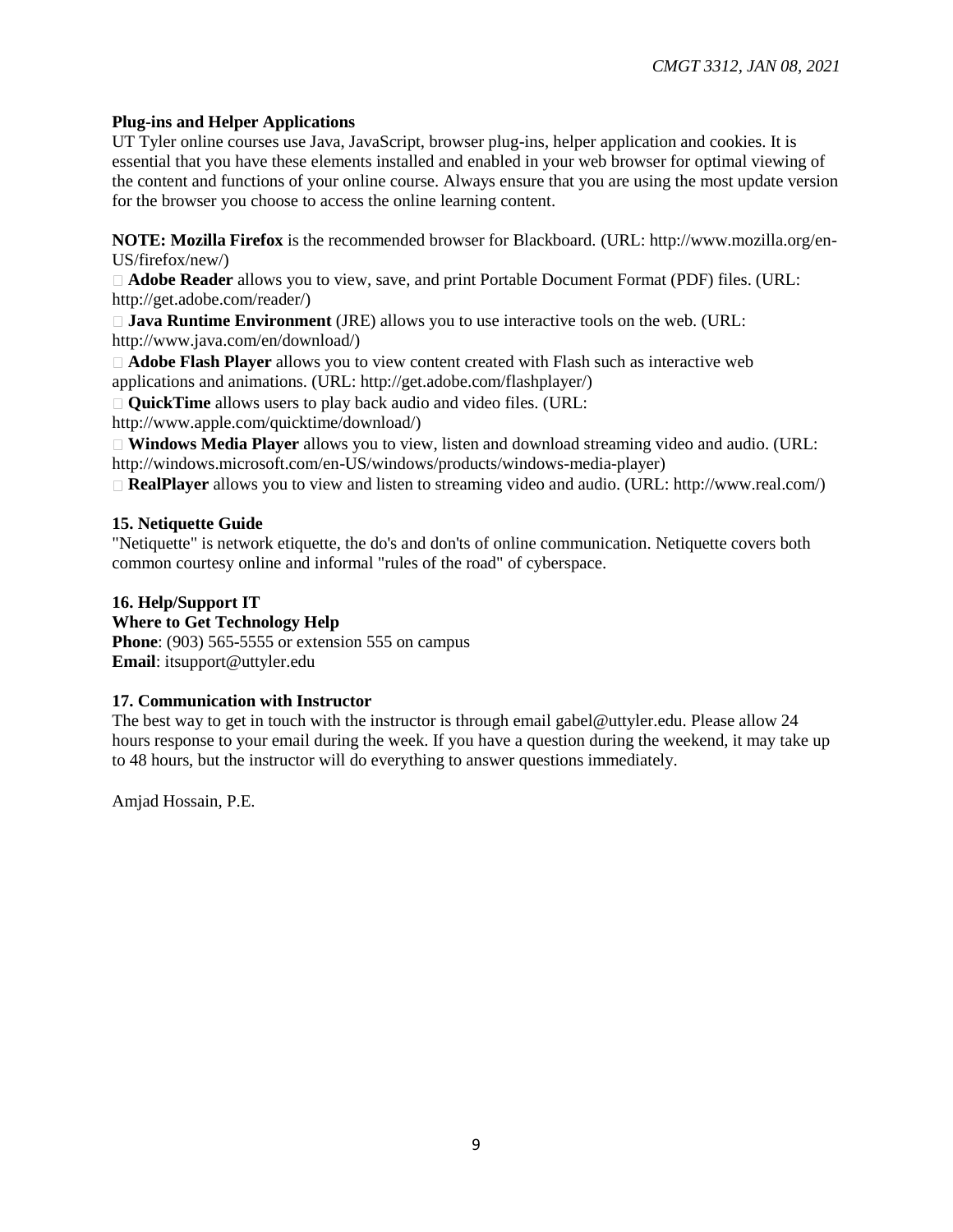$\overline{\phantom{a}}$ 

| CIVIOI 331Z<br><b>Dates</b> | <b>ADVANCED LOTINATING</b><br><b>Modules</b> | <b>Topic</b>                                             | <b>Chapter</b>   | <b>Assignments</b>                 | <b>Homework</b>             | <b>Semester Project</b>                                  |
|-----------------------------|----------------------------------------------|----------------------------------------------------------|------------------|------------------------------------|-----------------------------|----------------------------------------------------------|
| January                     | Tu / Thurs 11 - 12:20                        |                                                          |                  |                                    |                             | Milestones                                               |
|                             |                                              |                                                          |                  | Activate Planswift /               |                             |                                                          |
|                             |                                              |                                                          |                  | RS Means Student                   |                             |                                                          |
|                             | 14 Module 1                                  | Introduction                                             | $\mathbf 1$      | Version                            |                             |                                                          |
|                             |                                              |                                                          |                  |                                    | Create teams                |                                                          |
|                             |                                              |                                                          |                  |                                    | HW-1 - Estimate             | 1. Create/ online One drive                              |
|                             | 16 Module 2                                  | Chapter 1 - What is estimating                           | $\,1\,$          | Assignment 1 - Ch 1                | Forms Practice              | share folder                                             |
|                             |                                              |                                                          |                  | Assignment 2                       |                             |                                                          |
|                             | 21 Module 2-                                 | Scoping and the specifications                           | $\mathbf 2$      | specifications                     |                             |                                                          |
|                             |                                              |                                                          |                  |                                    | HW-2 - Create a             |                                                          |
|                             |                                              |                                                          |                  |                                    | proposal and                |                                                          |
|                             | 23 Module 2-                                 | Scoping and the specifications                           | $\mathbf 2$      |                                    | estimate form               | 2. Divide up the Trades                                  |
|                             |                                              |                                                          |                  | Assignment 3-                      |                             |                                                          |
|                             | 28 Module 3                                  | <b>Measuring Quantities Generally</b>                    | 3                | Scope sheet                        |                             |                                                          |
|                             |                                              |                                                          |                  |                                    |                             | 3. Determine my takeoff items                            |
| 30                          |                                              | Introduce RS Means                                       | 3                |                                    | HW-3 - Review RSM complete. |                                                          |
| February                    |                                              |                                                          |                  |                                    |                             | 3. Transfer to new estimate<br>form                      |
|                             |                                              |                                                          |                  | Assignment #4-Bid                  |                             |                                                          |
|                             | 4 Module 4                                   | Pricing Subcontractors / The power of Productivity Rates | $\pmb{4}$        | scoping                            |                             |                                                          |
|                             |                                              |                                                          |                  |                                    | HW-4 - Productivity         | 4. Complete 1 Div                                        |
|                             | 6 Module 4                                   | Pricing Subcontractors / The power of Productivity Rates | 4                |                                    | rates (example)             | Estimate/Proposal (each)                                 |
|                             |                                              |                                                          |                  | Assignment 5-RS                    |                             |                                                          |
|                             | 11 Module 5                                  | Earthwork / Apply the productivity rates to RS means     | 5                | Means Demo                         |                             |                                                          |
|                             |                                              |                                                          |                  |                                    | HW-5 - Sub bid due-         |                                                          |
|                             |                                              |                                                          |                  |                                    | Div 31 - earthwork/         | 5. Complete 2 Div                                        |
|                             | 13 Module 5                                  | Earthwork / Apply the productivity rates to RS means     | 6                |                                    | cut fill                    | Estimate/Proposal (each)                                 |
|                             | 18 Exam                                      | EXAM1                                                    |                  |                                    |                             |                                                          |
|                             |                                              |                                                          |                  | Assignment 6-                      |                             |                                                          |
|                             |                                              |                                                          |                  | Productivity Rates-                | HW 6 - Sub bid due-         | 6. Complete 3 Div                                        |
|                             | 20 Module 6                                  | Concrete / City Cost Index                               | 6                | labor                              | concrete                    | Estimate/Proposal (each)                                 |
|                             |                                              | Price material using productivity rates/RS means         |                  |                                    |                             |                                                          |
|                             |                                              |                                                          |                  | Assignment 7-                      |                             |                                                          |
|                             |                                              |                                                          |                  | Productivity Rates-                |                             |                                                          |
|                             | 25 Module 7                                  | Masonry                                                  | $\boldsymbol{7}$ | material                           |                             |                                                          |
|                             |                                              |                                                          |                  |                                    | HW-7- Sub bid due-          | 7. Complete 4 Div                                        |
| 27                          |                                              | Price labor using productivity rates/RS means            | $\boldsymbol{7}$ |                                    | masonry                     | Estimate/Proposal (each)                                 |
| March                       |                                              |                                                          |                  |                                    |                             |                                                          |
|                             | 3 Module 8-                                  | Steel                                                    | 8                | Assignment 8-<br>Paycheck          |                             |                                                          |
|                             |                                              |                                                          |                  |                                    | HW-8- Sub bid due-          | 8. Complete 5 Div                                        |
| 5 <sup>1</sup>              |                                              | Labor cont. Gross vs net. / Payroll breakdown            | 8                |                                    | metals                      | Estimate/Proposal (each)                                 |
|                             |                                              |                                                          |                  |                                    |                             |                                                          |
| Mar 9 - 13                  | <b>No Class</b>                              | <b>Spring Break</b>                                      |                  |                                    |                             |                                                          |
|                             |                                              |                                                          |                  | Assignment 9-                      |                             |                                                          |
|                             | 17 Module 9 -                                | Measuring Carpentry and Miscellaneous Items              | 9                | workers comp                       |                             |                                                          |
|                             |                                              |                                                          |                  |                                    | modify form                 |                                                          |
|                             |                                              |                                                          |                  |                                    | HW-9- Sub bid due-          | 9. Complete 5 Div                                        |
| 19                          |                                              | Overhead / Income / Expenses                             | 9                |                                    | framing                     | Estimate/Proposal (each)                                 |
|                             |                                              |                                                          |                  |                                    |                             |                                                          |
|                             |                                              |                                                          |                  |                                    | HW-10- Sub bid due-         |                                                          |
|                             | 24 Module 10                                 | Drywall                                                  | 10               |                                    | drywall                     |                                                          |
|                             | 26 Exam                                      | <b>EXAM2</b>                                             | 10               | <b>Final Project-Begin</b>         |                             |                                                          |
|                             |                                              |                                                          |                  | Assignment 10-                     |                             |                                                          |
|                             | 31 Module 11                                 | <b>General Conditions</b>                                | 11               | Find pricing for Gen<br>Con. Items |                             | 10. Complete - General<br>Conditions - Estimate/Proposal |
|                             |                                              |                                                          |                  |                                    |                             |                                                          |
| April                       |                                              |                                                          |                  |                                    | HW-11- Sub bid due-         |                                                          |
|                             | 2 Module 12                                  | Finishes                                                 | 12               |                                    | finishes                    |                                                          |
|                             |                                              |                                                          |                  |                                    |                             |                                                          |
|                             | 7 Module 13                                  | In Class - Plan Swift tutorial 1 - Basics                | 13               |                                    |                             | 11. Print/ Prepare Binder                                |
| 9                           |                                              | In Class - Plan Swift tutorial 2 - Parts                 | 13               |                                    |                             | 12. Slides (delagate task)                               |
| 14                          |                                              | In Class - Plan Swift tutorial 3 - Assemblies            | 13               |                                    |                             | 13. Slides (1-6 complete)                                |
| 16                          |                                              | In Class - Plan Swift tutorial 4                         | 13               |                                    |                             | 14. Slides (all complete)                                |
|                             | Mandatory                                    | Senior Day/Presentations and Contractor/Student Mixer    |                  |                                    |                             |                                                          |
|                             | Monday 20 Attendance                         | Ballroom 8:00 AM                                         |                  |                                    |                             | Presentations                                            |
| 21                          |                                              | In Class - Plan Swift tutorial 5 - Reports               | 13               |                                    |                             | 15. Practice your Presentation                           |
|                             |                                              |                                                          |                  |                                    |                             |                                                          |
|                             |                                              |                                                          |                  |                                    |                             |                                                          |
| Apr 27- May 1               |                                              |                                                          |                  |                                    |                             |                                                          |
|                             | 23/28 In-Class                               | <b>Final Presentation</b>                                |                  | <b>Final Project Due</b>           |                             |                                                          |
|                             |                                              |                                                          |                  |                                    |                             |                                                          |
|                             | No Exam                                      | No Written Final Exam                                    |                  |                                    |                             |                                                          |
|                             |                                              |                                                          |                  |                                    |                             |                                                          |

# *Attachment 1 Course Topics & Schedule (Subject to change as required throughout the course)*<br>CMGT 3312 ADVANCED ESTIMATING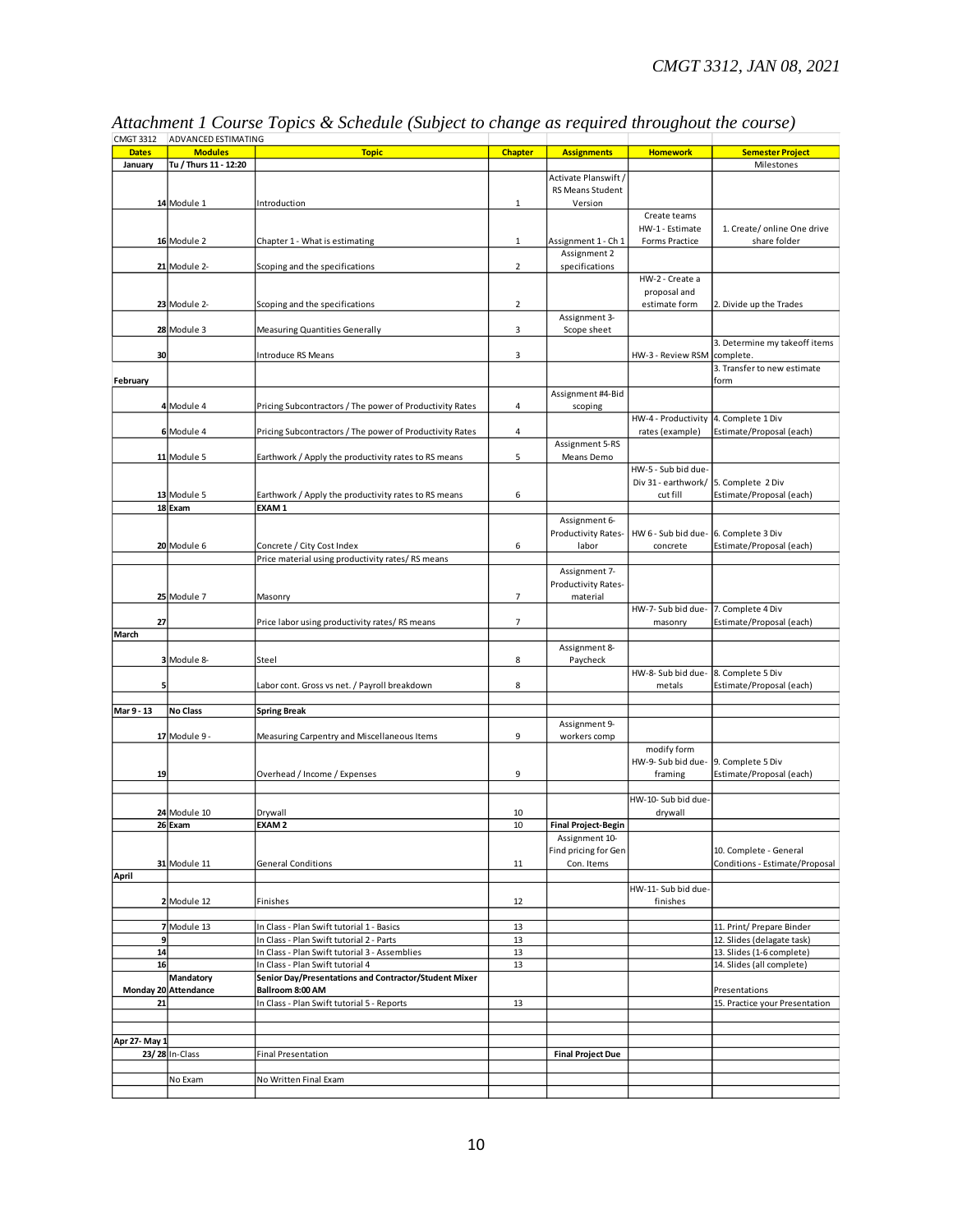# **Attachment 2**

# **CMGT 3312 Course Objectives**

- 1. Develop conceptual and preliminary estimates
- 2. Develop an estimate using elemental analysis
- 3. Calculate labor and equipment costs.
- 4. Develop unit prices for units of work.
- 5. Calculate a unit price bid.
- 6. Calculate a lump sum bid.
- 7. Apply project quantity takeoff using computerized software with PlanSwift.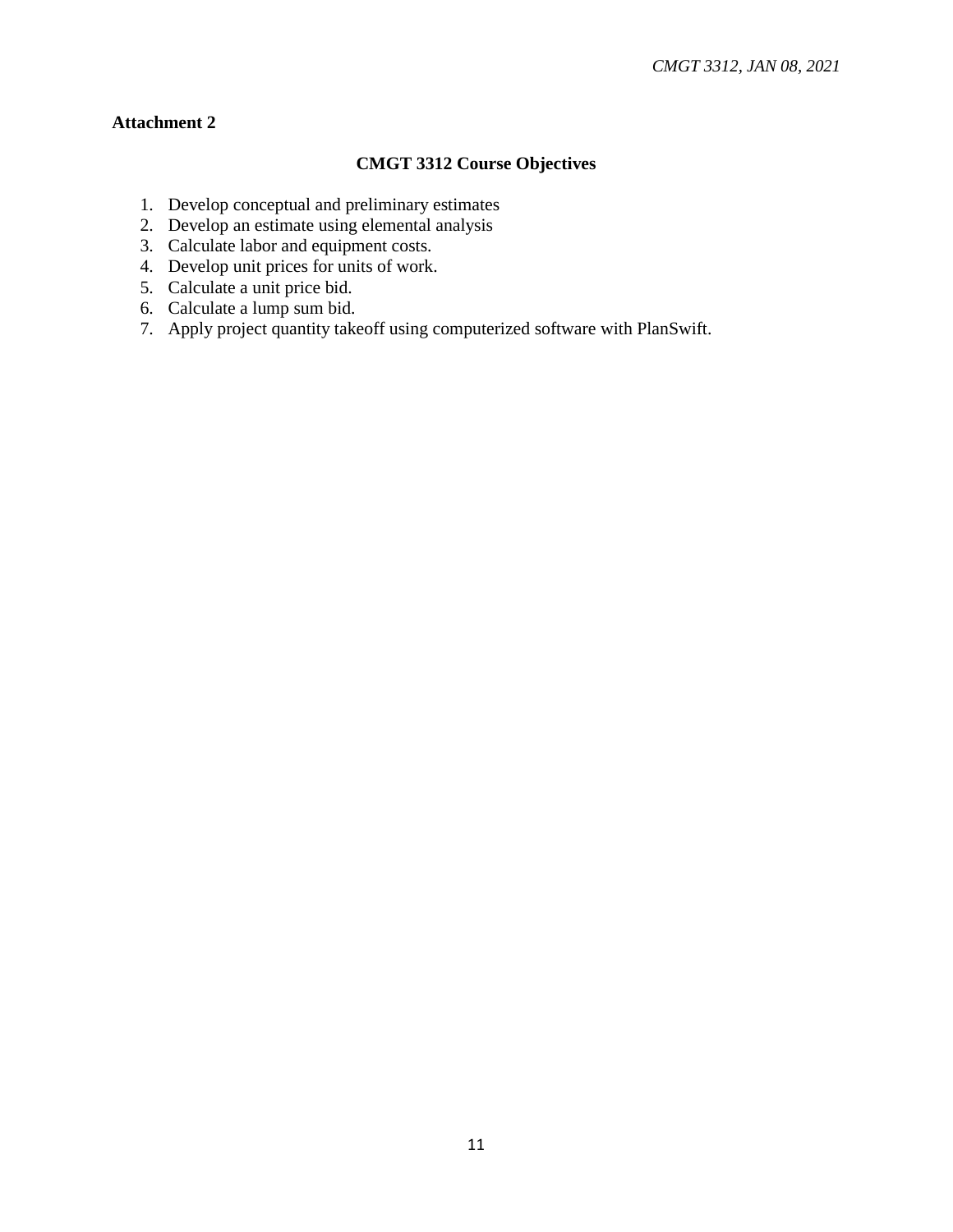# **Attachment 3**

# **Semester Project Overview**

### **( Use Your Last Semester's Project Binder & information) Team Project**

### **Project Description:**

Estimation of a new or renovation project complete. The purpose of this assignment is to practice your Estimator professionalism. Usually, in large corporations, a junior estimator might preform the takeoff and a senior estimator will completely finish the operation. The senior estimator's job will be to check the quantity takeoff, then use what they need to provide pricing for each trade and for the final estimate.

In this task, you are the Senior Estimator. You will retrieve your old takeoff binder. You need a final estimate by the due date. Your job is to provide, to your company, an estimate for your project by April 23, 2020, as a team.

### **Objective:**

- Provide a subcontractor estimate per trade.
- Provide a sub-bid proposal per trade.
- Provide a total, complete price estimate for the project. I will give you an expected total to use as a guide later in the semester.

### **Administrative:**

I will provide "check prices" per SF per trade or per line item. It is on the RSM module.

You are expected to provide a useful, purposeful bid, per each trade, as if you are doing the work, in house as a subcontractor. For example, if hired tomorrow to do that trade, do you know the following:

- How much material do I need to purchase?
- What do I need to purchase?
- How long will my part take to preform?
- How many labor hours will be needed?
- How many men will be needed?

Note: If you cannot answer these, you are not considered a competent subcontractor.

Note: You can copy details directly from the total estimate form. Be sure that it is enough to do what is expected.

Note: The final, complete estimate is meant to be vague as most prices shown will be priced per lump sum (LS), square foot (SF), each (EA), linear foot (LF), or cubic yard (CY). This is normal. If the PM wants details, they will look in to the division tabs.

- 1. Secure your binder.
- 2. Divide up your divisions.
- 3. Secure the check prices for productivity rates and prices per unit.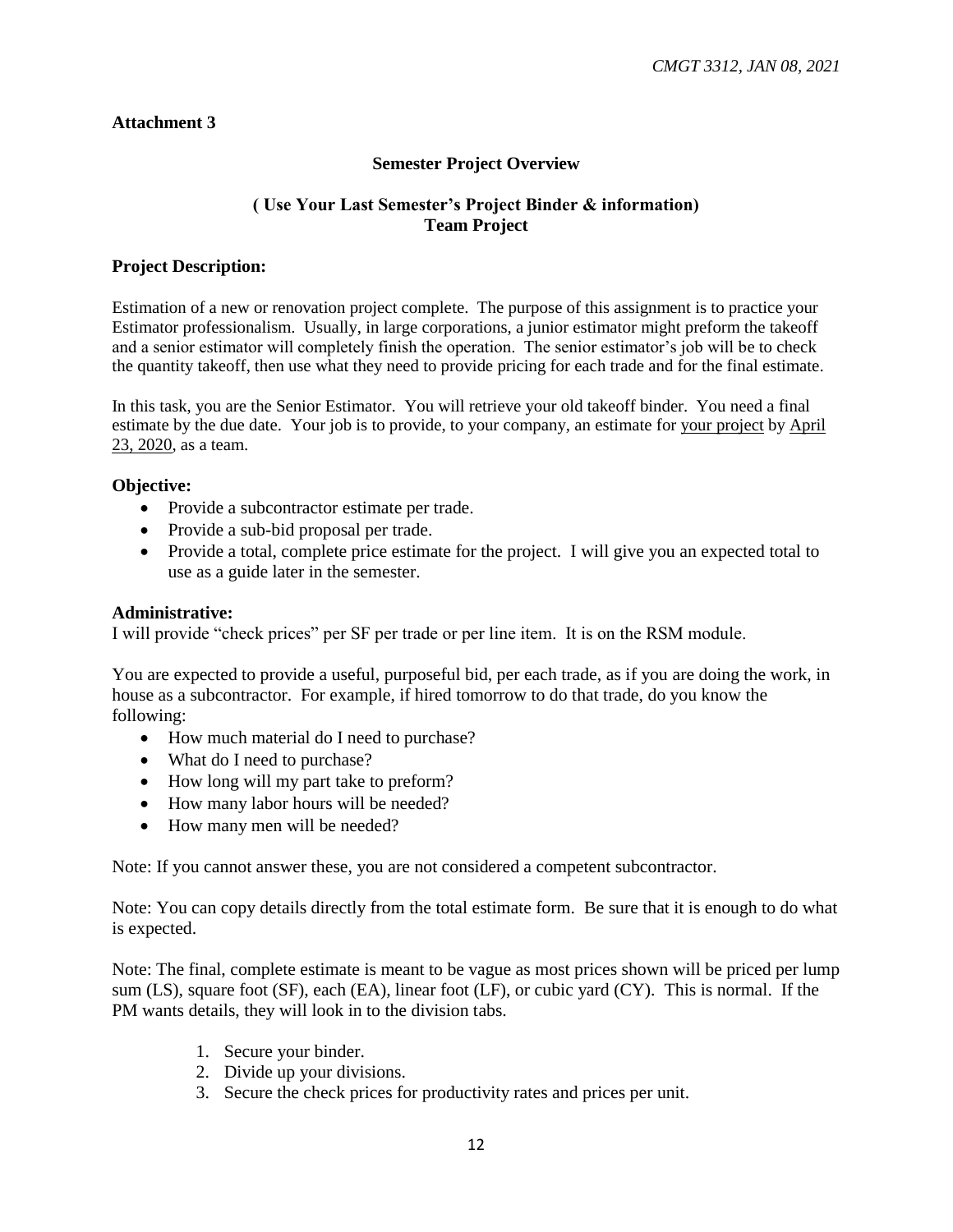4. Insert new information into the old binders. DO NOT REMOVE ANY OLD ITEMS! THEY ARE CONSIDERED BACKUP FOR LEGAL ISSUES IN OUR INDUSTRY.

### **Teams.**

Divide the trade divisions between the team. There will be 7 teams. You will utilize the binder information from the last course.

### **Deliverables:**

### **I. Organize Binder**

Reorganize the binder and remove any plastic sleeves that might prevent a PM from being able to flip through the binder

### **II. Subcontractor sub trade estimate or bid**

Provide (one) subcontractor estimate per division or trade. The details of this estimate were provided above.

PlanSwift is an on-screen digitizing and takeoff system that is suitable for both commercial and residential general contractors and subcontractors in a number of industries. The class will work through the provided tutorials to learn the software and then apply the tutorials to the semester project. Using Planswift the final is optional. You also have the option to use excel.

### **Student copy of RS means:**

This semester, you book will be you purchasing a copy of the RS Means student version software that will help aid you in providing a proper estimate total. Use the software to derive and check daily outputs and pricing of material. You will be responsible for turning in an estimate on our designed estimate from. Our form shows how long it takes to do the work as well as other things. If you wish to insert the RS Means estimate in the binder, you can as well. It will make it look more throughout as if you got multiple estimates.

### **III. Subcontractor proposal form**

Provide (one) subcontractor proposal per trade division. A one sheet proposal will be fine as long as the total price and scope is on it.

### **IV. Final Estimate.**

Provide (one) complete final estimate form completely filled out with a total for your project. Note: leave the old takeoff copy in the binder. As a professional, you will not delete any information that was forwarded to you. You will store it and keep it organized in case there is an error.

### **Phase V. Final Submission Presentation – TBD**

In a 12 minute presentation, each team will present their projects to the class and provide their total estimate for the project.

Modify your presentation from last semester, but incorporate a couple of new slides. Please fix all issues discussed last semester before presenting:

- 1. Estimate slide
	- o Show an example or 2 of an estimate and explain in detail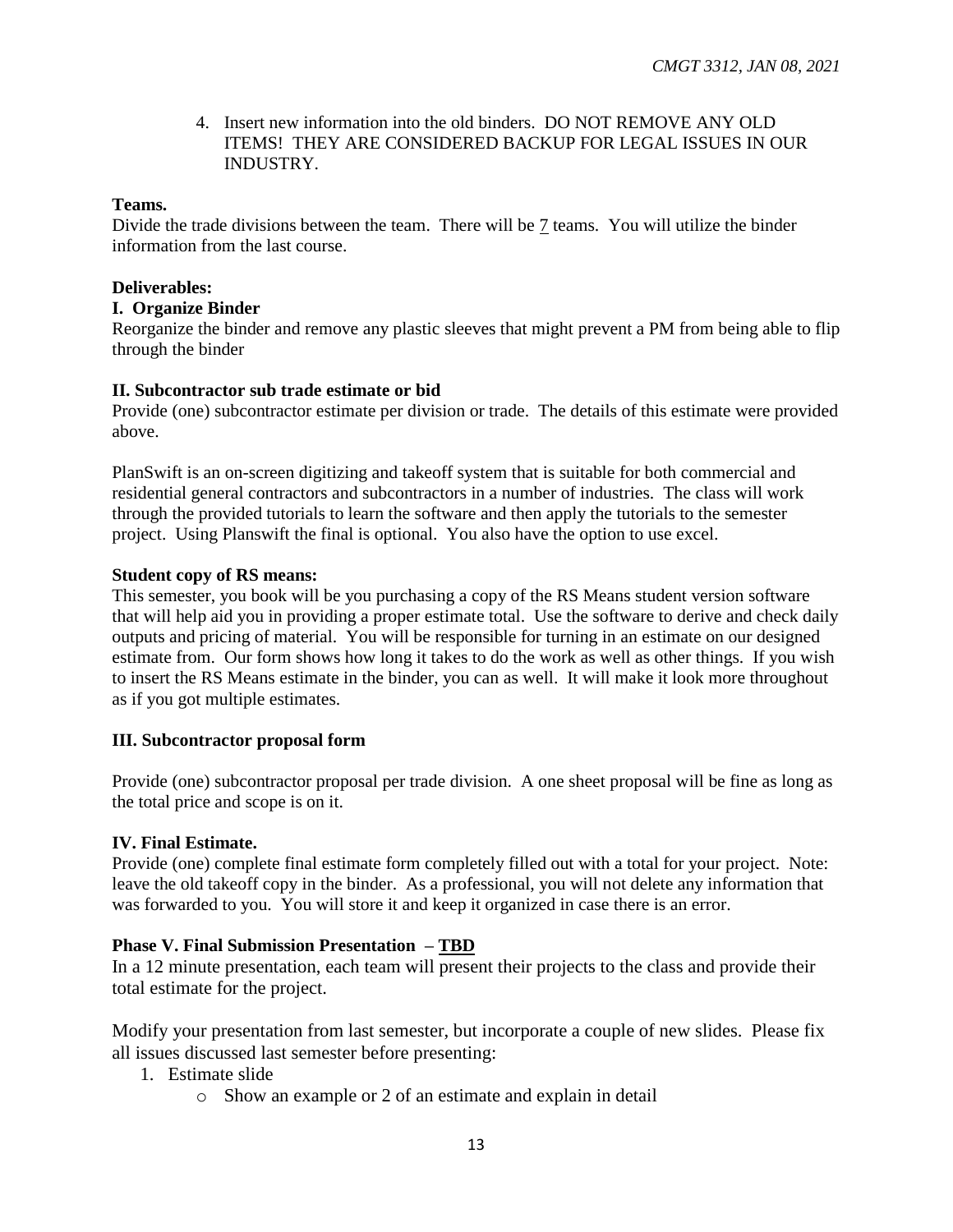- 2. Scheduling Slide (how long to do each trade, how long the project is) show Ghant schedule if you can.
- 3. Proposals slide
	- o Show an example or 2 of a proposal and explain in detail.
- 4. General conditions
	- o Show an example explain in detail.
	- o What are you providing for the job (ie: fencing, barricades, toilet, dumpter…how long, how much.
- 5. Final Total Discussion Slide
	- o Summarize the total (you don't have to show the whole entire estimate)
	- o Some how discuss the work involved to get to the total.
	- o Discuss, sub totals, mark up, Overhead, profit, final total.

# Presentation:

# **Presentation: HAND OVER MEETING**

Each group will do a 20-minute presentation. You can choose who will speak.

• Each group will present a Power Point presentation [min 4 slides] answering the following questions. The speaker must present the importance of the information to the class as if we are the project managers that will construct the project.

Slides:

- (30 sec) who is on your team and what were their duties? Cover Slide
	- 1. Discuss the team name, group member, duties, and a little about the project.
		- 2. IE: estimater, JR estimator, PM, Superintendent, President, etc
- [ 3 min] Site Logistics: Describe the project in detail. Discuss as if the class is the superintendent and they are about to start the project on Monday. Discuss the means of construction, framing type, foundation, walls, roof, access difficulties, to name a few.
	- 1. Site (traffic, site utilities, main water, sewer, electrical, construction entrance, etc)
	- 2. Exterior (materials of construction)
	- 3. Interior (materials of construction)
- [2 min] Discuss one interesting/important/weird detail that you think is worth mentioning to the project manger's at this hand over meeting.
- [2 min] Discuss one item that is missing from the plans that the PM needs to submit an RFI on immediately.
	- Added
- [3 min] Discuss one division in detail as if you are going to perform the task in house. How many laborers will you need, duration, materials, and cost for that task. Please go into detail.
	- o Show per trade item
- [3 min] Estimate slide
	- o Show an example or 2 of an estimate and explain in detail
- [2 min] Scheduling Slide (how long to do each trade, how long the project is) show Ghant schedule if you can. Add up all of your hours to determine the total hours.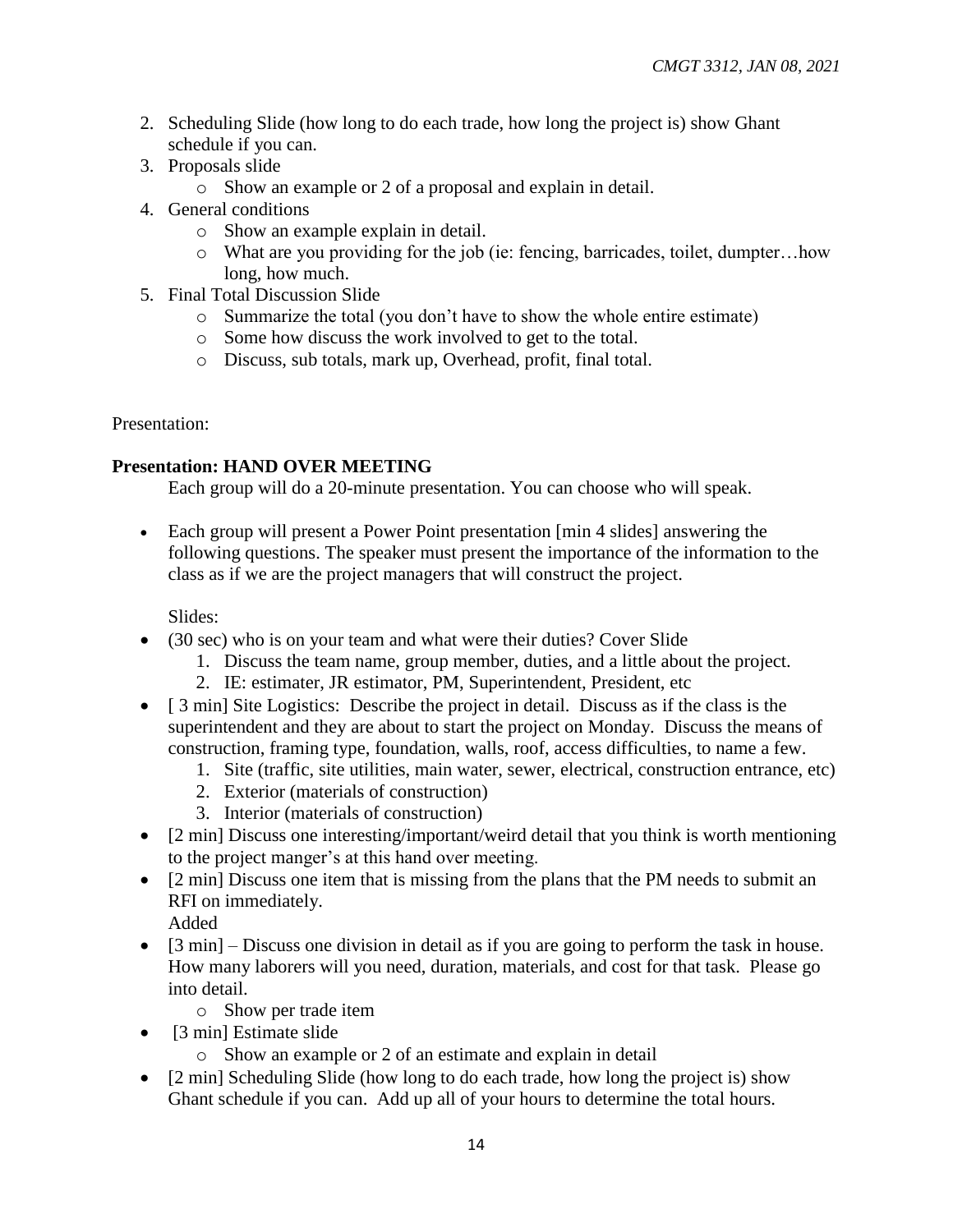- [2 min] Proposals slide
	- o Show an example or 2 of a proposal and explain in detail.
- [2 min] General conditions
	- o Show an example explain in detail.
	- o What are you providing for the job (ie: fencing, barricades, toilet, dumpster…how long, how much.
- [3 min] Final Total Discussion Slide
	- o Summarize the total (you don't have to show the whole entire estimate)
	- o Somehow discuss the work involved to get to the total.
	- o Discuss, sub totals, and mark up, Overhead, profit, final total.
- [5 min] Conclusions / Questions slide

# **Professional Grade:**

This assignment has been implemented to help improve CM student's abilities, knowledge, and experiences here at UT Tyler. We intend to enrich your CM experience by introducing you socially to the local CM environment and by getting you exposed to the world, the players, and its challenges.

- Attend all Scheduled class meetings
- Arrive to class on time.